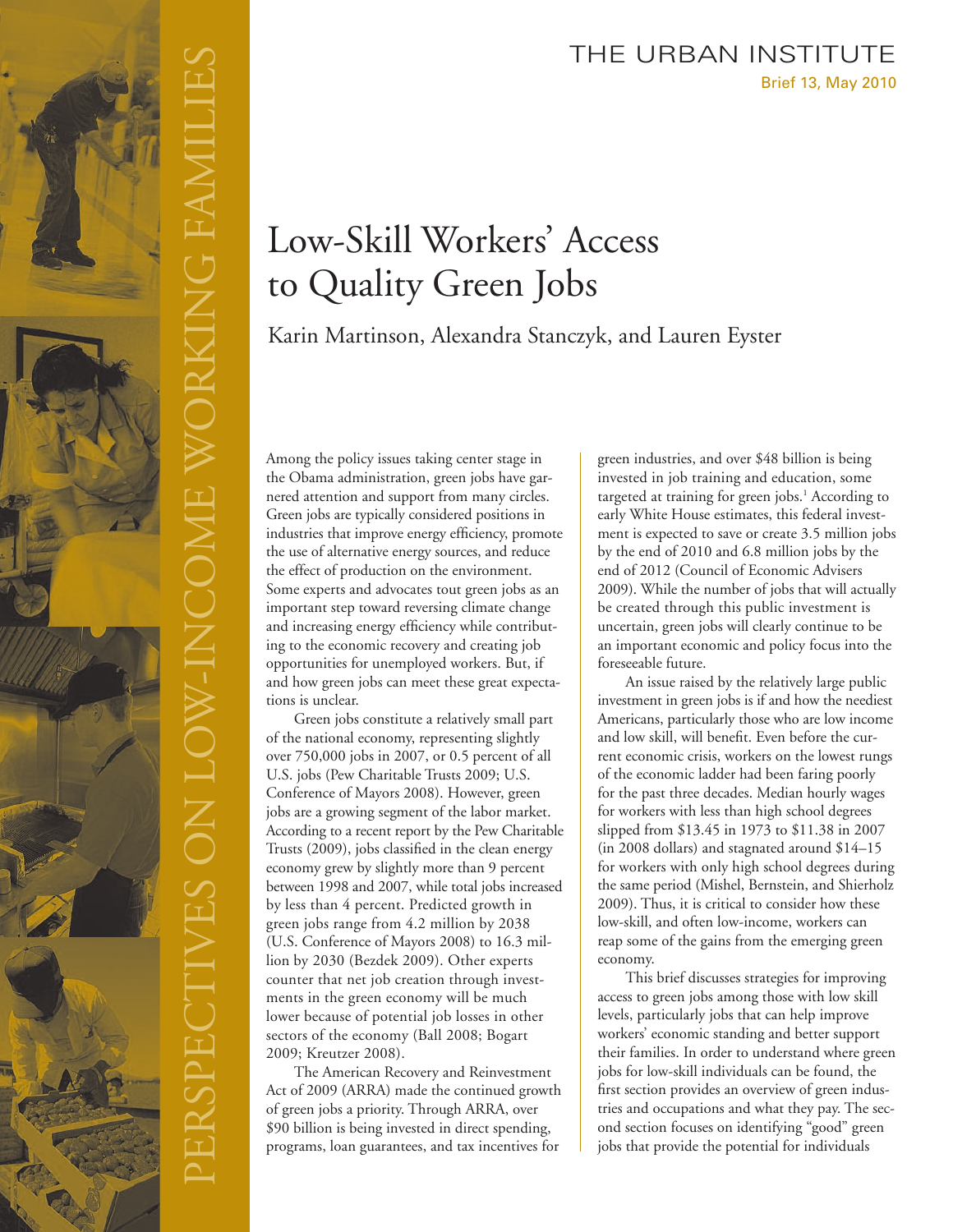to support themselves and their families. Other sections discuss how training for green jobs can equip low-skill workers with needed skills, provide recommendations for improving these training efforts, and detail examples of innovative programs.

### **What Are Green Jobs? Key Industries and Occupations**

Despite all the attention given to the green economy, no consistent definition or classification of green industries and occupations exists. In various efforts to define, count, and predict growth in green jobs, experts and advocates use different terminologies or groupings of green industries. For example, differences occur over whether an industry should be considered green only if the good or service it produces is green (such as wind energy generation or solar panel installation) or also if the good or service is not considered green but the industry has instituted green practices (such as recycling or energy conservation measures).

In broad terms, green industries typically fall under the traditional sectors of energy, construction, manufacturing, and transportation. Specific industries within these sectors that have received the most focus in domestic conversations about the green economy involve renewable energy, energy-efficiency products, building retrofitting, biofuel development, public transportation, and environmental cleanup (Environmental Defense Fund 2008; Matera 2009; U.S. Conference of Mayors 2008; Vice President's Middle Class Task Force 2009). For example, ARRA draws on language in the Green Jobs Act of 2007 to define target

industries for green jobs as those in "energy efficiency and renewable energy industries." In the international arena, a much-cited definition developed by the United Nations offers a broader definition encompassing additional industries that involve materials and water conservation, environmental quality, biodiversity, and ecosystems maintenance (United Nations Environment Programme 2008).2

Box 1 shows the industries commonly cited as green or "greening" industries. The distinction between green and greening industries reflects the fact that some industries, such as wind and solar energy, are relative new and unambiguously green, while other more traditional industries, such as construction and manufacturing, are incorporating new green practices, inputs, or products.

The Bureau of Labor Statistics (BLS) has begun to standardize occupational and industry definitions within the green economy in order to measure the number of green jobs by industry and geography, changes over time, pay, and the skills and training needed. Longitudinal survey data will be collected from this effort so employment rates and growth projections for these occupations can be provided systematically (Woods 2009).

A recent report by the U.S. Department of Labor (DOL)–funded Occupational Information Network provides one of the most comprehensive occupational-level looks at the green economy available. Examining and reporting what effect the green economy is having on occupations, the report identifies three general categories of greening occupations, including occupations in increasing demand due to the green economy, occupations that demand slightly different or

#### *BOX 1. Green and "Greening" Industries*

| Solar power                              | Crop production                         |
|------------------------------------------|-----------------------------------------|
| Rail transportation                      | <b>Utilities</b>                        |
| Hydroelectric power generation           | <b>Basic chemical manufacturing</b>     |
| Electric power generation, transmission, | Engine, turbine, and power transmission |
| and distribution                         | equipment manufacturing                 |
| Motor vehicle electric equipment         | Power and communication line            |
| manufacturing                            | construction                            |
| Engineering, legal, research, and        | Wind power                              |
| consultation                             | Construction                            |

*Sources:* Bivens, Irons, and Pollack (2009); Bragin et al. (2009); Pollin and Wicks (2008); U.S. Conference of Mayors (2008); Vice President's Middle Class Task Force (2009); White and Walsh (2008); Wider Opportunities for Women (2009b). *Note:* The authors generated this list through a review of the major reports on green jobs. This list is meant to represent commonly cited green and greening industries in the green jobs literature and is not exhaustive.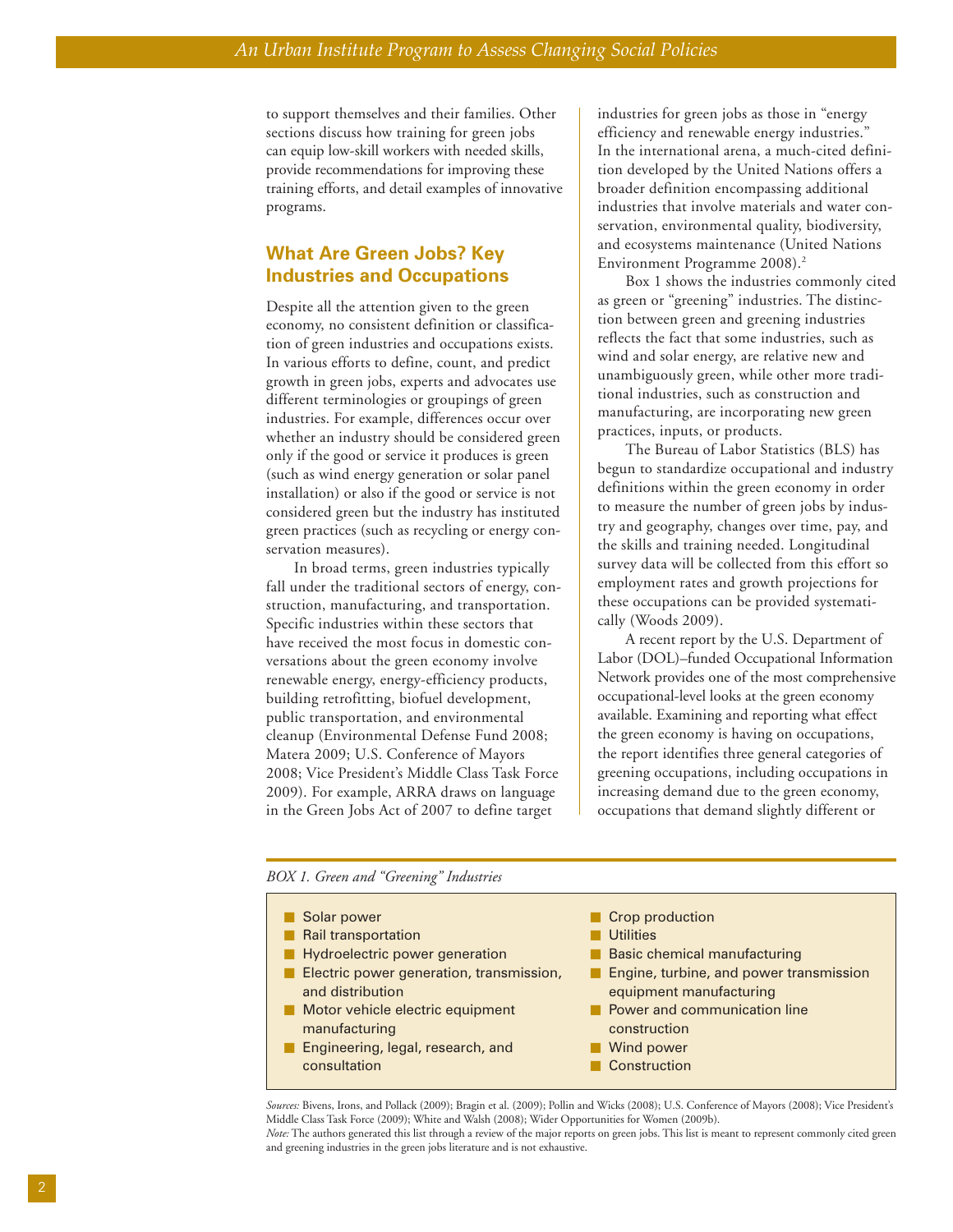increased skill levels than similar occupations in traditional industries, and unique occupations developed in the green industries that demand unique work and worker requirements (Dierdoff et al. 2009).

A major conclusion in the green jobs literature, including the DOL work described above, is that, while the green economy involves some relatively new industries and occupations, many occupations are similar to those in traditional industries. For example, manufacturing greenrelated products demands the standard skills provided by machinists, technicians, and metal workers. Green construction and retrofitting also requires relatively standard job skills provided by electricians, equipment installers, carpenters, equipment operators, building inspectors, truck drivers, and welders. Thus, while some specialized training in new skills and practices may be needed, there are relatively few entirely new occupations in green industries, especially in the low- and middle-skill arena (White and Walsh 2008).

Given where green jobs are found, women may be less likely than men to benefit from investments in the green economy. The projected growth of green jobs is concentrated in overwhelmingly male-dominated industries and occupations. In 2007, women represented only 4 percent of all employees in natural resources, construction, and maintenance and only 23 percent in production, transportation, and material moving (BLS 2007).

### **Are Green Jobs Good Jobs?**

If the goal is to help low-skill workers improve their economic success, another critical issue is whether green jobs are actually worth pursuing. That is, are there "good" green jobs that would allow low-skill individuals to support their families and move up the economic ladder?

Some studies suggest that green jobs are generally higher quality than the average American job. A report from the Council of Economic Advisers for the Vice President's Middle Class Task Force indicates that some occupations in green industries pay above-average wages (Vice President's Middle Class Task Force 2009). Because of the improved job quality in the green economy, other studies estimate that increased investments in the green economy will increase the relative wages of U.S. workers without college degrees (Bivens et al. 2009). Researchers also highlight the unionization of green jobs as a pathway to higher wages for lower-skill workers.<sup>3</sup>

Despite these projections, green industries clearly consist of a range of high-, middle-, and low-skill jobs at varying levels of pay (figure 1). Highly skilled green jobs, including engineers and scientists as well as white-collar jobs in management, pay more than \$30 an hour. At the same time, some green-related jobs are, and will continue to be, low paying, with little opportunity for advancement. These low-skill, low-paying jobs that workers with high school degrees can obtain without additional training typically pay



*FIGURE 1. Number of Green Occupations, by Green Sector and Skill Level*

*Source:* Authors' compilation of green occupations by sectors in Dierdoff et al. (2009).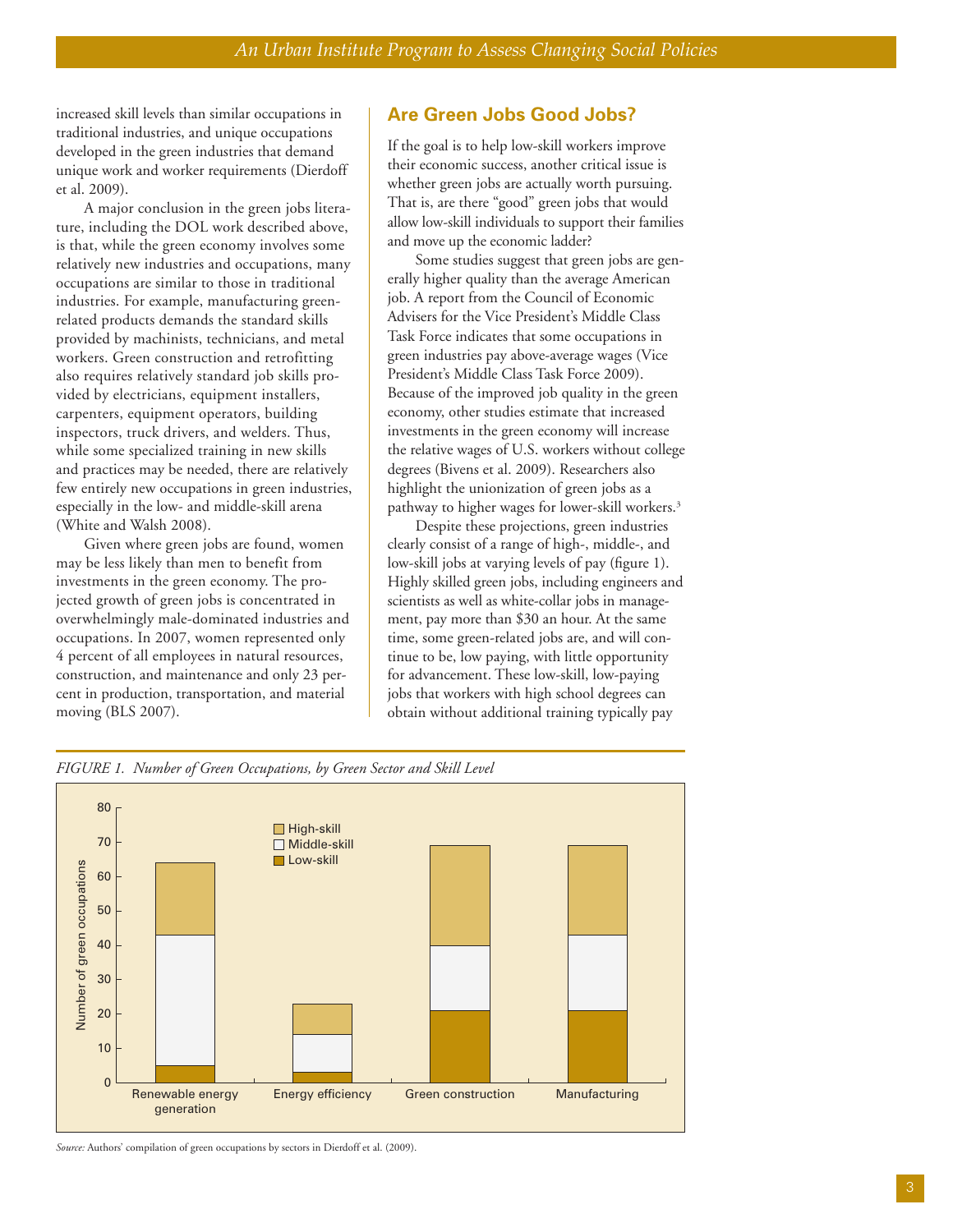less than \$15 an hour. Examples of low-skill jobs in the green sectors include drivers, some assembly-line workers, insulation workers, boilermakers, and some construction laborers.

One strategy to improve the quality of jobs in lower-skill occupations may make them good jobs. These efforts, which typically focus on labor agreements and increases in wage standards, include attaching wage requirements to companies in green industries that take state and federal subsidies, applying wage standards to government contractors, and adding labor criteria to Leadership in Energy and Environmental Design standards (Good Jobs First 2009; Weber 2009). Taking a step in this direction, the Obama administration recently issued guidance requiring all contractors receiving ARRA funds to pay laborers and mechanics the prevailing wage or as least as much as workers on similar projects in the same region. 4 With \$49.3 billion for transportation construction and \$5 billion for home weatherization projects for low-income families, this ruling will affect a significant number of jobs.

But labor agreements and wage standards may not be enough to help low-skill individuals mo v e toward greater economic security. The best opportunities to help these workers achiev e this goal ar e likely to come from middle-skill jobs. These are jobs in occupations that require some postsecondary education (but not a four-year college degree) and pay abo v e \$15 an hour, with many also pr oviding benefits. Middle-skill jobs typically requir e specialized skill training but can offer advancement to supervisory or managerial positions. G reen occupations in this category include mechanics, technicians, and electricians.

Several studies indicate that green jobs do and will continue to be concentrated in this middle-skill sector (Bivens et al. 2009; Oregon Employment Department 2009). As shown in figure 1, over half the occupations in renewable energy are middle-skill jobs such as geothermal heat pump machinists and biofuel processing technicians; less than a tenth are low-skill jobs. Similarly, almost half the occupations in the energy efficiency industry, which include energy auditors and installers, are considered middle skill. Employees in these middle-skill occupations generally need one or two years of training including both on-the-job experience and formalized classroom training. Often, completion of an apprenticeship program, vocational training program, or certificate or licensure is required.

Overall, there are green jobs that would help low-skill workers support themselves and their families. But action must be taken to ensure these individuals gain access to these jobs, particularly through training that provides them with the necessary skills to succeed.

### **Training Low-Skill Individuals for Green Jobs**

For workers already trained for occupations in traditional industries, many middle-skill green jobs will require little additional training. Core skills are typically most important, and green competencies can usually be learned either in tandem with or after learning the core skills associated with a given occupation (Krepcio 2009).

Many low-skill individuals are likely to need additional training to acquire needed job skills. Recessionary periods, when competition for jobs is tight, can be an important time for low-skill individuals who are unemployed or underemployed to invest in the training they need to move ahead in the future. H o wever, if low-income individuals are to gain the skills necessary to access higherquality green jobs, training programs should be well designed to meet the needs of this population. Too often training programs have not worked well for those at lower income levels because the combination of high education costs, family obligations, wor k schedules, and a lack of access to suppor t services make it difficult to work, go to school, and car e for a family.

Fortunately, several strategies sho w promise in making training possible for low-skill individuals, whether in green jobs or not. These strategies include the following five:

- **n Curricular reforms** at community colleges and other training providers, such as bridge programs that increase low-skill individuals ' access to higher levels of training and modularized curricula that low-income students can use to combine work and education or cycle in and out of programs.
- **m Strong partnerships between employers and training providers** to ensure that training is strongly linked to employer needs. All green-related jobs won't suddenly be in high demand everywhere, and states and localities need to wor k closely with the business community to ensure jobs are available for those who receive training.
- **m Career paths** that create opportunities for low-skill workers to advance. <sup>5</sup> This strategy, which also relies on strong partnerships with business, uses on-the-job experience of entrylevel workers combined with training to ensure career and wage progression within a company or an industr y.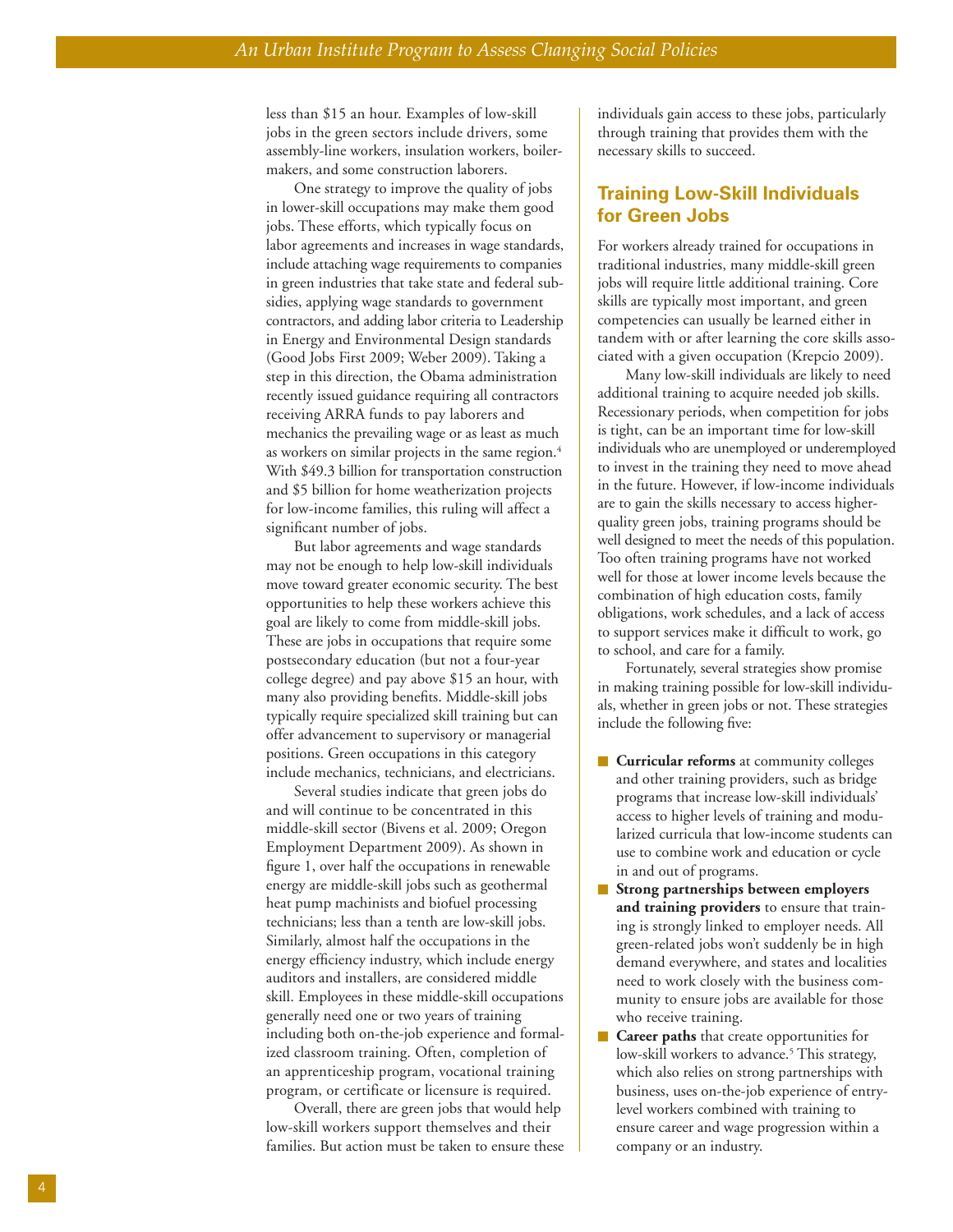- **Financial assistance** to help low-wage workers afford school and meet their expenses. This would mean expanding educational assistance programs to include those who are typically not eligible, particularly part-time students or those without high school diplomas. Stipends for meeting program benchmarks and for course completion have also been shown to increase persistence in training programs.
- **m Recruitment efforts and support services for nontraditional workers.** To connect lowincome women and minorities with middleskill green jobs, training providers need to increase awareness of green jobs and training opportunities among these subpopulations through outreach, education, and recruitment. Training curricula should be tailored to address issues that may be particularly relevant to women and minorities in these occupations, such as job readiness, life skills, sexual harassment awareness, and applied basic skills. Additionally, because these individuals may face particular barriers to participating in and completing training, providers should offer support services such as child care, flexible schedules, and transportation assistance (Liu and Keleher 2009; Wider Opportunities for Women 2009a, 2009b).

Some community organizations, unions, and community colleges have started developing training for green jobs geared toward low-skill workers. For example, the Garden State Alliance for a New Economy, a partnership of union and communitybased organizations, developed and operates a six-week training program in weatherization and green construction targeted to low-income workers in N ewark, New Jersey. The program also targets a diverse group of low-income individuals to participate as the construction industry is disproportionately male and white (Atkins 2009).<sup>6</sup>

Another training program at the Columbia Gorge Community College on the northwest Oregon–Washington border offers opportunities for low-skill workers to enter the renewable energy industry as a wind energy technician or supervisor—a middle-skill occupation with a starting hourly wage of \$18–30. While the program takes students of all income levels, it works with local one-stop career centers to recruit Oregon- and Washington-area residents with low skill levels and provide them with tuition assistance. For some applicants, the program's math requirements can be challenging, so the college has increased the number of basic math courses (that may be paid for by the one-stop) to increase applicants ' chances of qualifying for the program. 7

Finally, Sustainable South Bronx, an environmental advocacy organization in operation since 2001, offers the Bronx Environmental Stewardship Training program. This 14–16-week green jobs training program is targeted at lowincome residents and those with serious barriers to employment; most students are on public assistance, and around half have prison records. The training curriculum, developed with local employers, covers green building, environmental cleanup, and green landscaping; trainees gain professional certificates like the NYC Tree Pruner Certification and the 10-Hour OSHA Certification and Herbicide/Pesticide Applicator Certification, among others. The program is notable for its focus on job placement, connections to employers, and industry-recognized certificates (Cha 2009; Dafoe 2007). 8

## **Opportunities for Moving Forward**

Recently, even before the emphasis on green job development, the nation's workforce system has been financially strained, with dwindling public funds to successfully provide access to the jobs, training, and supports that low-skill workers need. However, even in these difficult economic times, important efforts can help states and local ities move forward in developing training options to help low-skill workers benefit from the investment in green jobs. For example, additional resources and direction provided by ARRA offer a unique opportunity to rebuild and improve the public workforce system. Although these funds are time limited, the considerable ARRA funding provided through the Workforce Investment Act (WIA) for unemployed workers and those displaced from their previous jobs can be used to retrain for green and other high-growth jobs.

Importantly, the departments of Labor and Energy are implementing several new programs funded by ARRA that provide resources to state and local governments and national and community-based nonprofit organizations to green jobs initiatives. One DOL grant program, called Pathways Out of Poverty, targets green job training for low-income individuals. Thirty-eight grants to national and community-based organizations ranging from \$2 to \$8 million each, and totaling \$150 million, were awarded in January 2010. Based on a review of the grant descriptions, the activities planned b y recipients include several strategies discussed in this brief such as curricular reforms, partnerships, and career pathways. The grant descriptions also emphasiz e supportive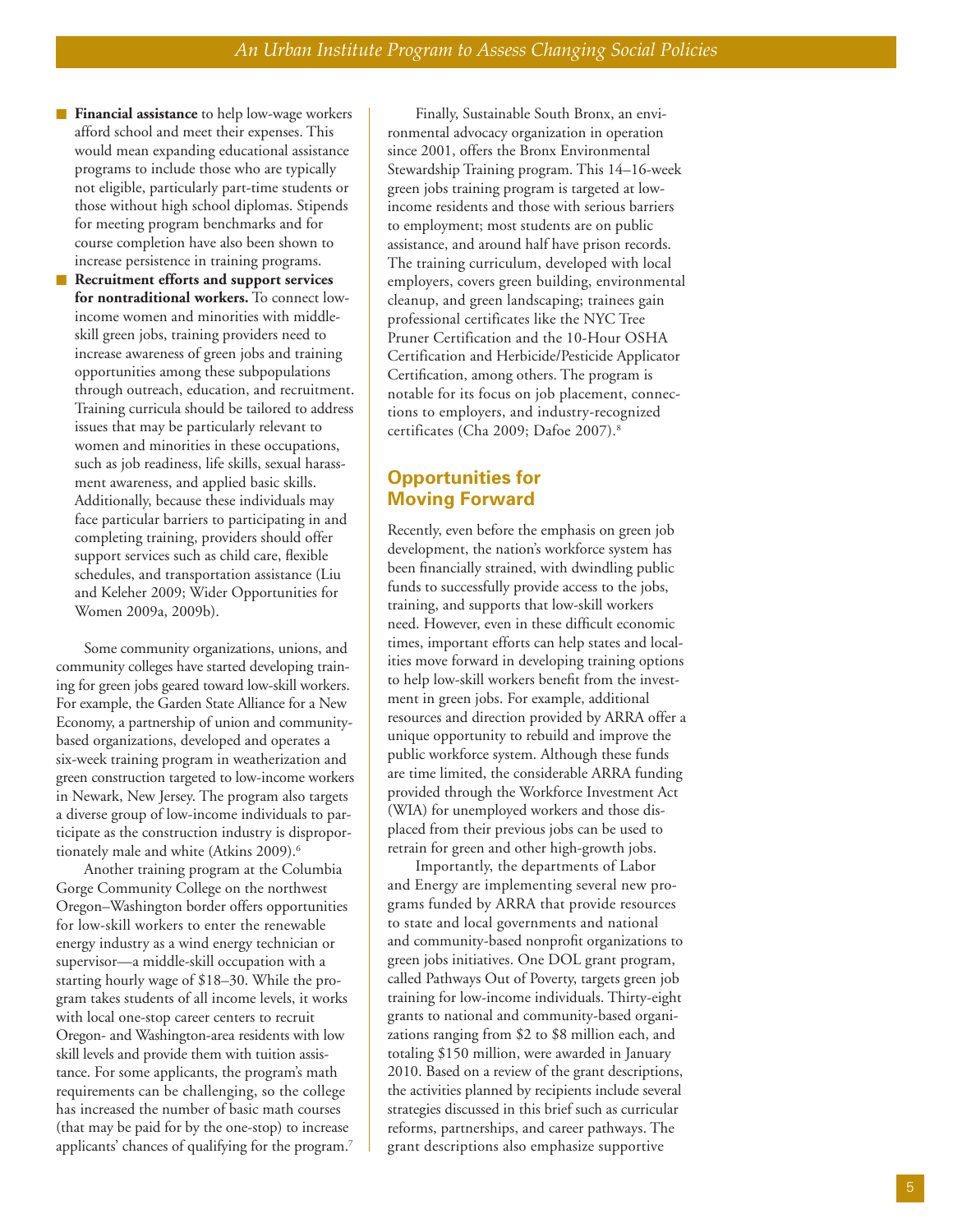services for low-income training participants to help them complete training and succeed in the workforce. However, little attention is paid to specific recruitment efforts of nontraditional workers such as women and minorities in construction and advanced manufacturing.

Several federal legislative opportunities could also bring more resources to training low-skill workers in the green economy as well as other sectors. The Obama administration's proposed American Graduation Initiative (AGI) would provide \$12 billion to build the capacity of the country's community college system, increase financial aid for low-income students through Pell grants, and develop strategies to encourage college completion to make the innovations in job training, including training in green occupations. The final postsecondary education provisions passed through the Health Care and Education Reconciliation Act of 2010 included the Pell grant reforms but left out most of the AGI provisions (Hilliard and Duke-Benfield 2010).

While the AGI pr ovisions may be pursued in the future, some community colleges like Columbia Gorge Community College are moving ahead of these national proposals to build training capacity for green jobs. I n addition, some ar e advocating for reforms to the public workforce system to improve job training for low-skill workers through WIA reauthorization, which is scheduled to occur in 2010 (Center for Law and Social Policy 2009).

While federal action and resources are critical, the real action of green job development and training will occur regionally and locally. To achieve success, it is important for state and local workforce development agencies to reposition their services to address the new focus on green jobs. Local green jobs initiatives should involve regional planning efforts with economic, community, and workforce development agencies at the table, and focus on serving low-wage and low-skill adults and youth through incorporating curricular reforms and supportive services in green jobs training programs.

Several local green jobs efforts that are already under way bring together key stakeholders to develop or refocus training programs on the green economy. For example, in New York City, Urban Agenda's Apollo Alliance partners with business, labor unions, workforce development organizations, environmental organizations, and community organizations to develop jobs in green sectors and connects them to low-income residents. <sup>9</sup> Efforts must be made to ensure that partnerships among key players last past initial funding stages to promote the sustainability of green jobs initiatives.

Without clear leadership and direction from state and local policymakers and officials, along with a willingness to take advantage of the cur rent opportunities for improving green job training for low-skill workers, these workers may find themselves at the end of a very long queue of more experienced individuals and will be unable to move ahead even when economic recovery does occur.

#### **Notes**

- 1. This estimate includes a more expansive list of education and training investments, and is therefore higher than some estimates (Fox, Walsh, and Fremstad 2009).
- 2. Green jobs advocacy groups and the Vice President's Middle Class Task Force introduce quality into their definitions of green jobs, contending that, by definition, green jobs are well paid, career-track jobs (Apollo Alliance and Green For All 2008; Vice President's Middle Class Task Force 2009).
- 3. For example, one study estimates that 16 percent of newly created green jobs will be unionized, compared with 12 percent in the o verall economy (Bivens et al. 2009).
- 4. See U.S. Department of Labor, "Applicability of Davis-Bacon Labor Standards to Federal and Federally Assisted Construction Work Funded in Whole or in Part under Provisions of the American Recovery and Reinvestment Act of 2009," Memorandum No. 207, May 29, 2009.
- 5. This strategy has had some success in apprenticeship programs and in the health and hospitality sectors, among others.
- 6. Information also came from Kate Atkins, interview with the authors, September 10, 2009.
- 7. Susan Wolff, interview with the authors, September 17, 2009.
- 8. See also Sustainable South Bronx, "Best Academy: Bronx Environmental Stewardship Training Academy," http://www.ssbx.org/index.php (accessed April 16, 2010).
- 9. Urban Agenda's Apollo Alliance projects include convening a "green jobs roundtable " that brings together stakeholders to create recommendations for the city leadership , identify green training opportunities across the city (particularly those geared towar d low-skill individuals), and examine the use of ARRA funds.

#### **References**

Apollo Alliance and Green For All. 2008. *Green-Collar Jobs in America's Cities: Building Pathways out of Poverty and Careers in the Clean Energy Economy.* San Francisco: Apollo Alliance and Green For All.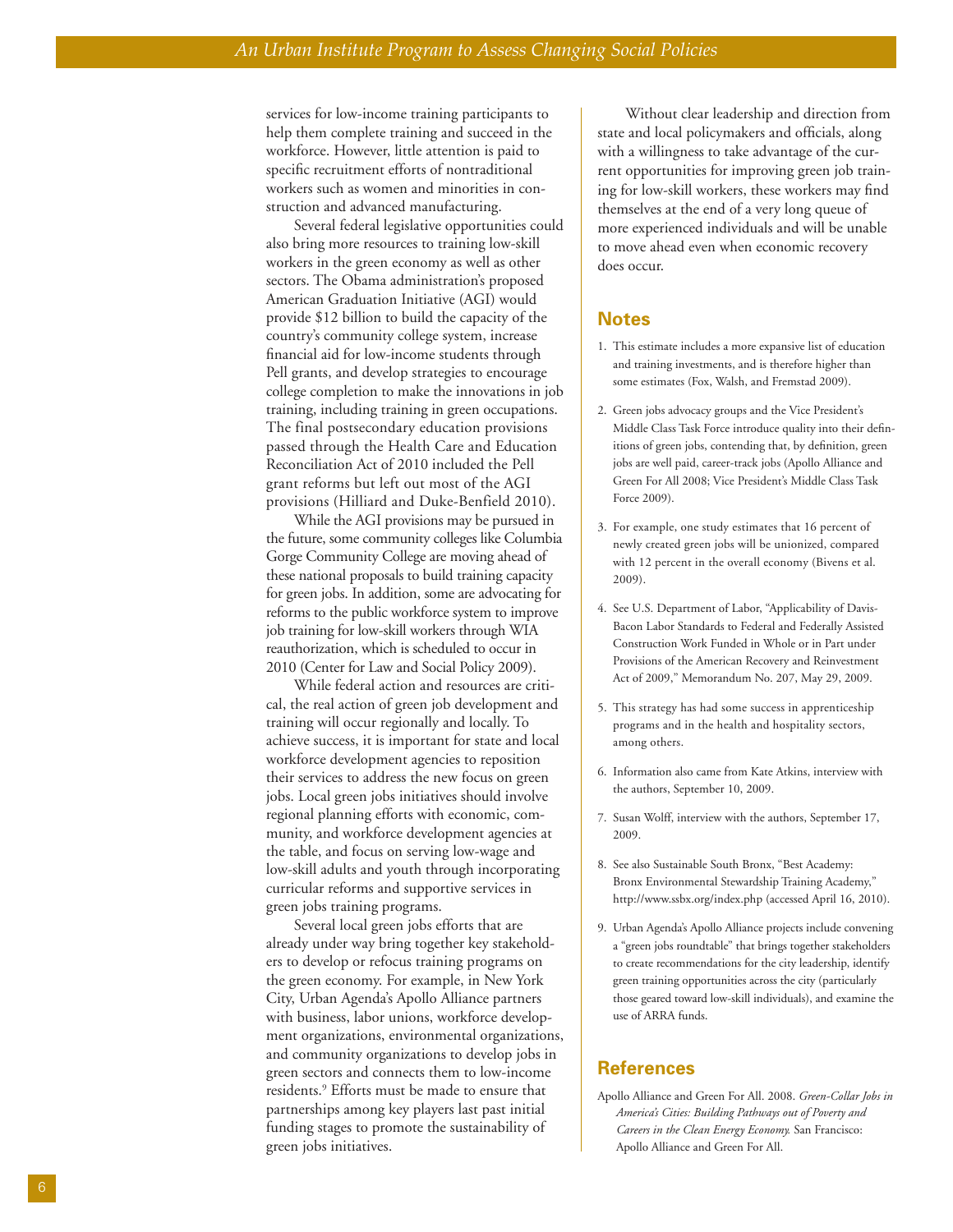- Atkins, Kate. 2009. "Garden State Alliance for a New Economy (GANE) and Laborers Local 55 Weatherization Initiative." Presentation at "A New Safety Net for Working Families: Green Jobs and Low-Wage Workers," the Urban Institute, Washington, D.C., April 21.
- Ball, Jeffery. 2008. "Does Green Energy Add 5 Million Jobs? Potent Pitch, but Numbers Are Squishy." Washington, DC: American Enterprise Institute.
- Bezdek, Roger H. 2009. *Green-Collar Jobs in the U.S. and Colorado: Economic Drivers for the 21st Century.* Boulder, CO: American Solar Energy Society.
- Bivens, Josh, John Irons, and Ethan Pollack. 2009. "Green Investments and the Labor Market: How Many Jobs Could be Generated and What Type?" Washington, DC: Economic Policy Institute.
- Bogart, William T. 2009. "Green Jobs and Their Role in Our Economic Recovery." Testimony before the House Committee on Energy and Labor, Subcommittee on Workforce Protections, March 31.
- Bragin, Gideon, Katherine Klosek, Tyler Moazed, and Jamie Statter. 2009. *An Analysis of Green Jobs in Baltimore: Growing Local Employment as America's Economy Recovers.* Baltimore, MD: Mayor's Office of Employment Development.
- Bureau of Labor Statistics. 2007. *Employed Persons by Detailed Occupation and Sex, 2007 Annual Averages.* Washington, DC: U.S. Department of Labor, Bureau of Labor Statistics.
- Center for Law and Social Policy (CLASP). 2009. "Recommendations to Refocus WIA Title II on Career and Postsecondary Success." Washington, DC: CLASP.
- Cha, Mijin J. 2009. "The New York City Apollo Alliance." Presentation at "A New Safety Net for Working Families: Green Jobs and Low-Wage Workers," the Urban Institute, Washington, D.C., April 21.
- Council of Economic Advisers. 2009. *Estimates of Job Creation from the American Recovery and Reinvestment Act of 2009.* Washington, DC: Executive Office of the President.
- Dafoe, Jack. 2007. "Growing Green-Collar Jobs: Energy Efficiency." New York: Urban Agenda.
- Dierdoff, Erich C., Jennifer J. Norton, Donald W. Drews, Christina M. Kroustalis, David Rivkin, and Phil Lewis. 2009. "Greening of the World of Work: Implications for O\*NET SOC and New and Emerging Occupations." Raleigh, NC: National Center for O\*NET Development.
- Environmental Defense Fund. 2008. "Green Jobs Guidebook: Employment Opportunities in the New Clean Economy." Washington, DC: Environmental Defense Fund.
- Fox, Radhika, Jason Walsh, and Shawn Fremstad. 2009. "Bringing Home the Green Recovery: A User's Guide to the 2009 American Recovery and Reinvestment Act." Oakland, CA: Green For All.
- Good Jobs First. 2009. "High Road or Low Road? Job Quality in the New Green Economy." Washington, DC: Good Jobs First.
- Hilliard, Thomas, and Amy Ellen Duke-Benfield. 2010. "Reconciliation: Important Gains in Post-Secondary Education, but Also Missed Opportunities." Washington, DC: Center for Law and Social Policy.
- Krepcio, Kathy. 2009. "Preparing the American Workforce for a Green Jobs Economy." Testimony before the House Committee on Education and Labor, Subcommittee on Workforce Protections, March 31.
- Kreutzer, David W. 2008. "Impact of CO2 Restrictions of Employment and Income: Green Jobs or Gone Jobs?" Web memo. Washington, DC: The Heritage Foundation.
- Liu, Yvonne Yen, and Terry Keleher. 2009. *Green Equity Toolkit: Standards and Strategies for Advancing Race, Gender, and Economic Equity in the Green Economy.* Oakland, CA: Applied Research Center.
- Matera, Philip. 2009. "High Road or Low Road: Job Quality in the New Green Economy." Washington, DC: Good Jobs First.
- Mishel, Lawrence, Jared Bernstein, and Heidi Shierholz. 2009. *The State of Working America 2008/2009.* Ithaca, NY: ILR Press.
- Oregon Employment Department. 2009. *The Greening of Oregon's Workforce: Jobs, Wages, and Training.* Salem: Oregon Employment Department, Workforce and Economic Development Research Division.
- Pew Charitable Trusts, The. 2009. "The Clean Energy Economy: Repowering Jobs, Businesses, and Investments across America." Washington, DC: The Pew Charitable Trusts.
- Pollin, Robert, and Jeannette Wicks. 2008. "Job Opportunities for the Green Economy: A State-by-State Picture of Occupations That Gain from Green Investments." Amherst: Political Economy Research Institute, University of Massachusetts, Amherst.
- U.S. Conference of Mayors. 2008. *U.S. Metro Economies: Current and Potential Green Jobs in the U.S. Economy.* Washington, DC: U.S. Conference of Mayors
- United Nations Environment Programme. 2008. "Green Jobs: Towards Decent Work in a Sustainable, Low-Carbon World." Nairobi, Kenya: United Nations Environment Programme.
- Vice President's Middle Class Task Force. 2009. *Green Jobs: A Pathway to a Strong Middle Class.* Staff report. Washington, DC: The White House.
- Weber, Christopher. 2009. "Green Jobs for Whom? Obama Must Ensure That the Green Economy Provides a Living Wage and Opportunity for All." *In These Times,* February 9. http://www.inthesetimes.com/article/4194/green\_jobs\_ for\_whom/.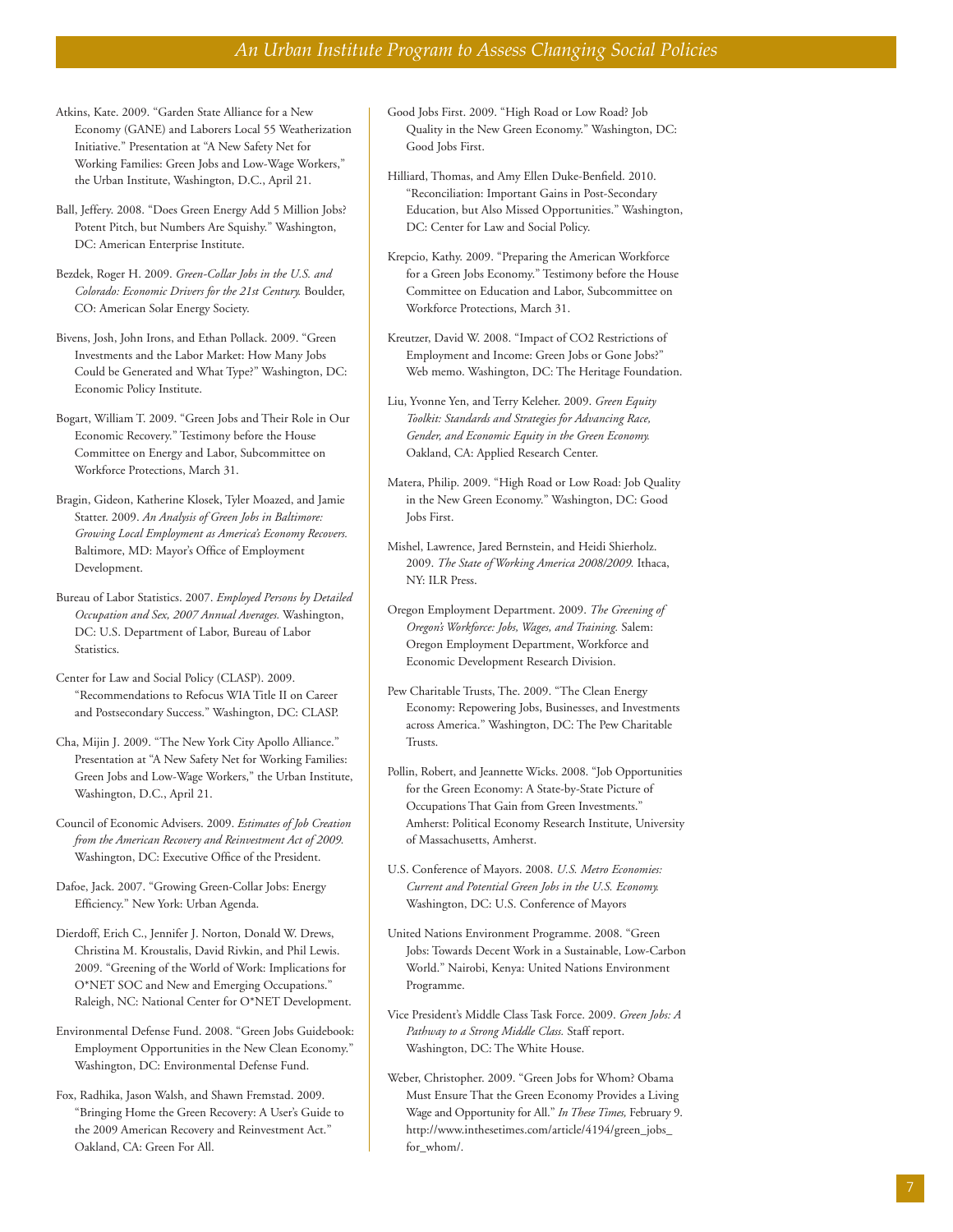- White, Sarah, and Jason Walsh. 2008. "Greener Pathways: Jobs and Workforce Development in the Clean Energy Economy." Madison: Center on Wisconsin Strategy.
- Wider Opportunities for Women. 2009a. "Integrating Women into Nontraditional Occupations." Washington, DC: Wider Opportunities for Women.
- -. 2009b. "Women and the Green Economy: An Opportunity for Economic Security." Washington, DC: Wider Opportunities for Women.
- Woods, Jim. 2009. *Measurement and Analysis of Employment in the Green Economy: Workforce Information Council Green Jobs Study Group Final Report.* Washington, DC: U.S. Department of Labor, Bureau of Labor Statistics.

#### **About the Authors**

**Karin Martinson** is a senior research associate in the Urban Institute's Center on Labor, Human Services, and Population. Her research interests

include welfare reform, employment and training programs, service delivery systems, and work supports. She has worked on numerous program evaluations in these areas, with a focus on implementation studies of programs and services for low-income families.

**Alexandra Stanczyk** is a research assistant in the Urban Institute's Center on Labor, Human Services and Population. She works on projects investigating workforce development, work support, child care, and housing policies.

**Lauren Eyster** is a research associate in the Urban Institute's Center on Labor, Human Services, and Population. She studies the implementation and impacts of policies and programs affecting American workers and their families, namely workforce development, welfare, child welfare, and child care issues.